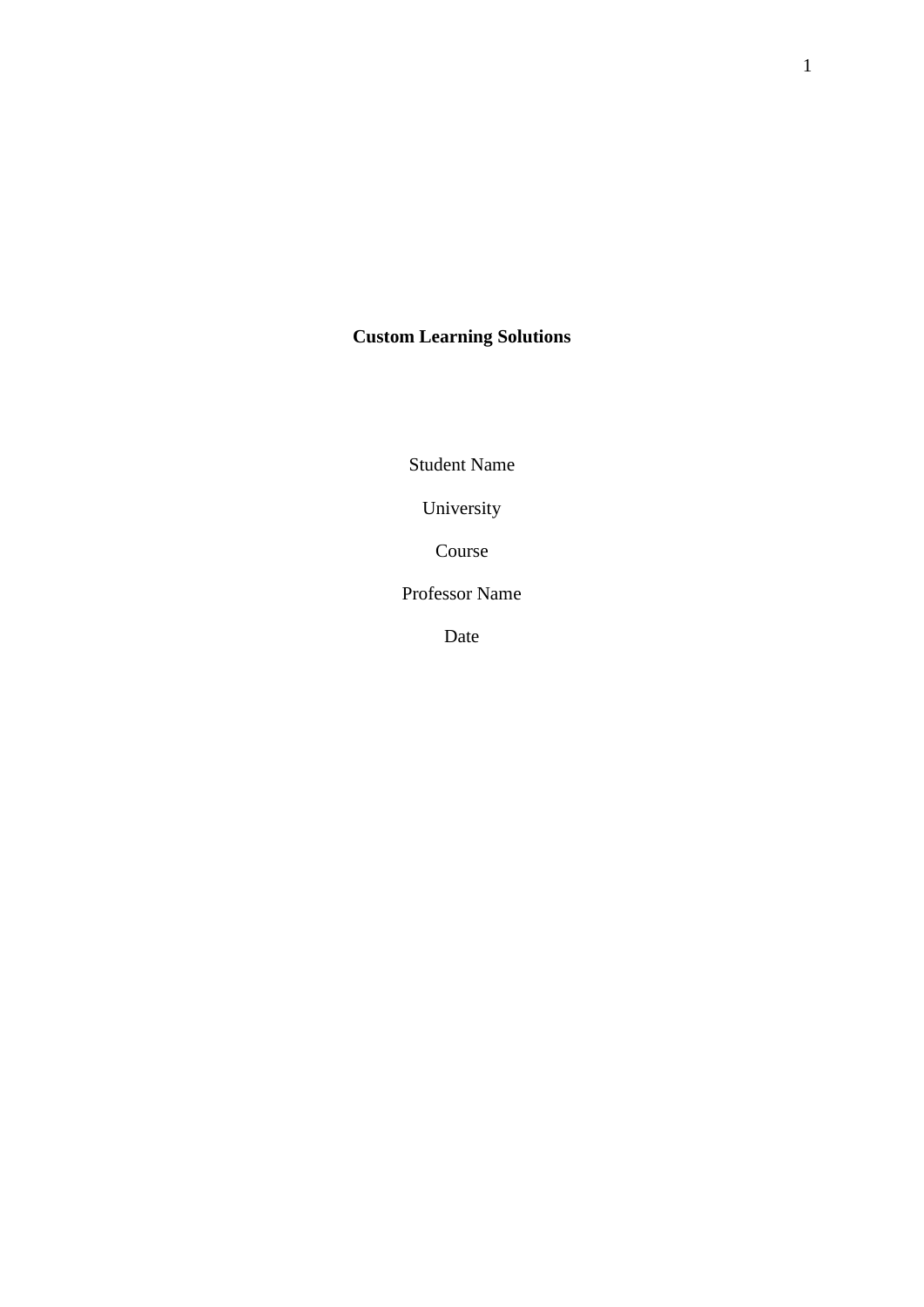### Outline

## I. Introduction

# II. Private Group Training

- A. Re-Skilling
- B. Project Mentoring
- C. Learning Design and Development
- D. Client Engagement
- E. Custom e-Learning Development
- F. Conference Production
- G. Learning Management Solutions

## III. Conclusion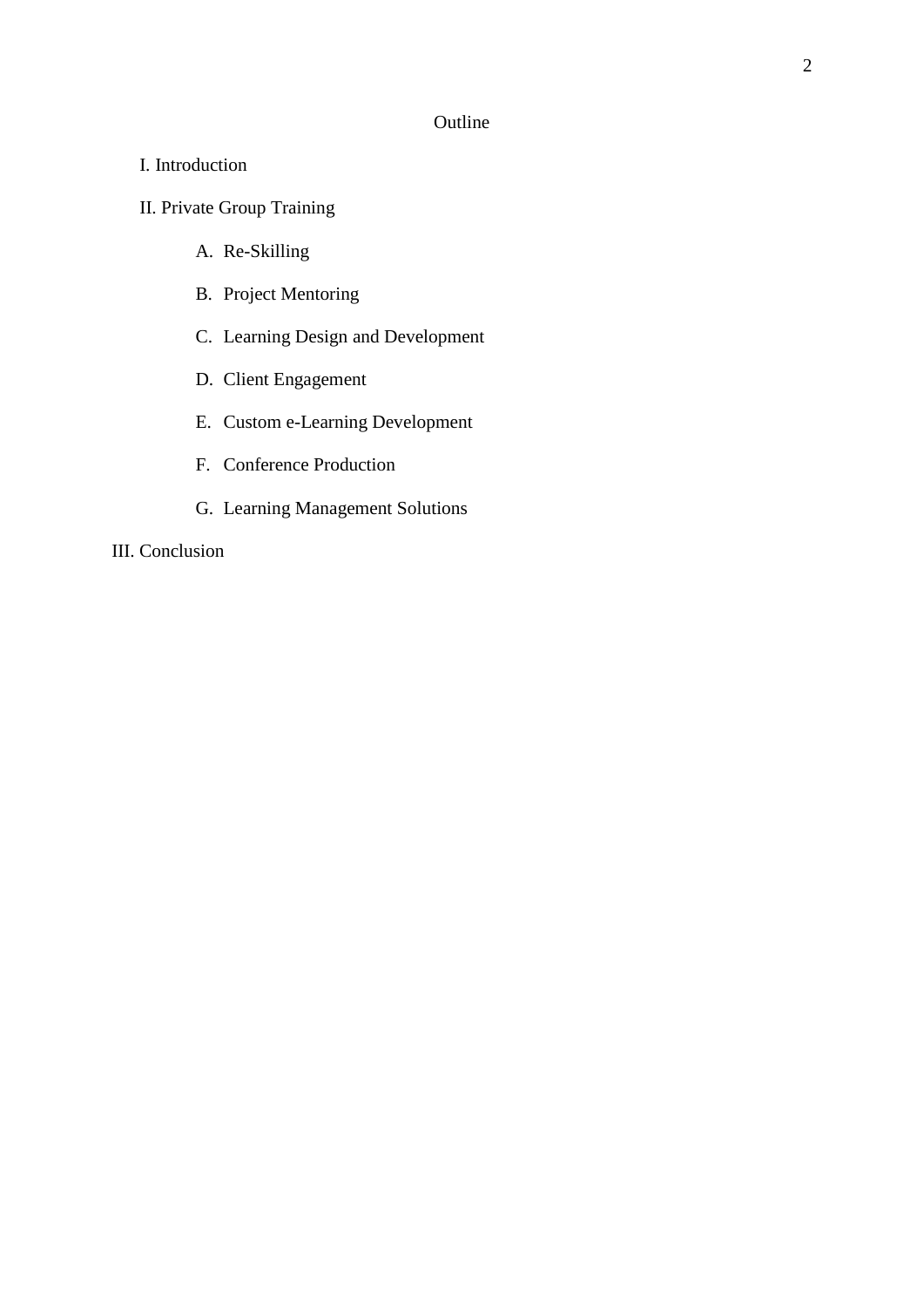#### **Custom Learning Solutions**

Candidate IT Solutions is a technology training firm focused on making customized training solutions that meet the special needs of an organization. Group training is offered, whereby the training catalog is customized according to the group size and the level of skills. The learning materials can be tailored according to the solutions required by the firm. The paper discusses the custom learning solutions offered by Candidate IT Solutions.

#### **Private Group Training**

Custom IT Solution concentrates on making the training personal, whereby each firm receives a tailored solution to suit the employees and the firm. Private group training solutions are offered, whereby the training advisors design courses that suit the organization's needs and the preferred learning styles of the workers (Dennen & Bagdy, 2019). Custom IT Solutions differs from other companies by making our courses modular, thus, the training is specialized according to the needs of the client. The company has well-trained and experienced trainers who give guidance and support when selecting the best option for the client and their employees by ensuring the solution is effective and suits their budget.

Before training is commenced, a discussion between the trainers and the trainees is done to assess the understanding of the subject matter. This ensures the alignment of the objectives and goals with the already existing skills. The progress of the trainees is assessed daily, and the feedback is collected regularly. Group training is offered privately using both online and offline means while offering online support with dedicated educational coordinators. Candidate IT Solutions evaluates an organization's education, culture, workers' skills bases, and objective to develop training solutions that enhance knowledge and assist in achieving the firm's goals.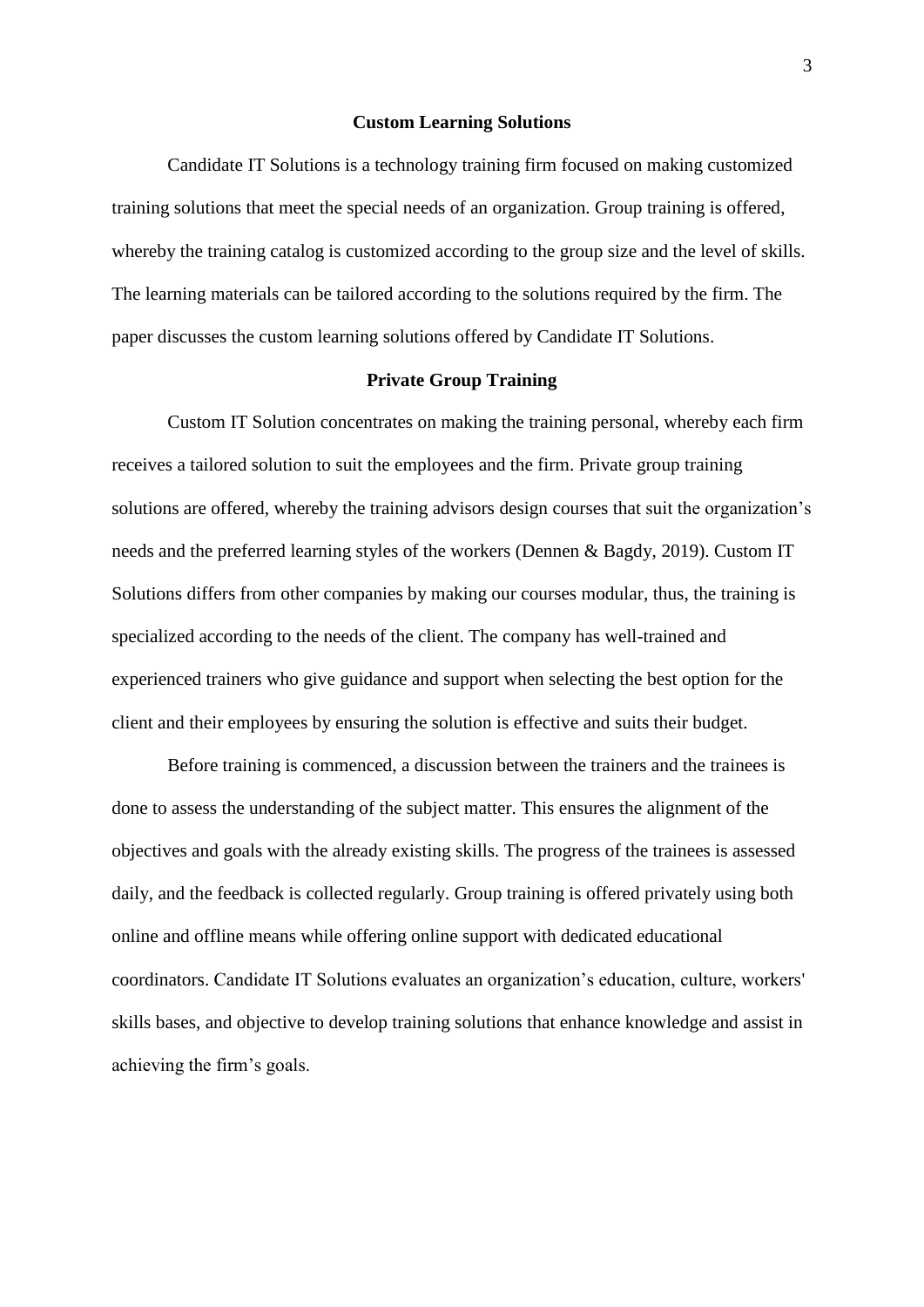#### **Re-Skilling**

To offer effective adult training, various education delivery methods are used to produce the best quality. This enables the trainees to apply the skills learned in the boot camp to their assigned projects. The boot camp trains the participants in java/J2EE and .NET reskilling. One of the major topics suggested in the boot camps is assessing, whereby a pertaining session is done to determine the level of skill of the trainees (Dennen & Bagdy, 2019). This is important in establishing the understanding of the concepts and briefing the trainees on the topics to be encountered during the training. This is done two-three weeks before the boot camp training commences. Technology learning seminars are held, which enables Candidate IT Solutions to measure the progress of the boot camp. This assessment is done in the form of written answers and web assessments. These steps are crucial in evaluating the knowledge retention of the learners after the training.

Candidate IT Solutions offers classroom instructor-led training, whereby the students are in touch with the trainer. The students are given an opportunity to ask questions and hold discussions on real-life problems. Such an approach allows for establishing a connection between the learning materials and their real-life application. This approach is highly effective in reskilling current IT professionals. Students are provided with a project to work on during the course of training or given a chance to create their projects and implement them according to their company standards (Dennen & Bagdy, 2019). This enhances the effectiveness of the boot camp by enabling the students to apply their skills. The learning approach is blended, whereby both the client e-learning library and Candidate IT Solution customized content are used. The students are given mentors for their first projects after completing the boot camp training. These mentors consist of highly experienced individuals who provide both one-on-one and group mentoring. The mentoring process enables the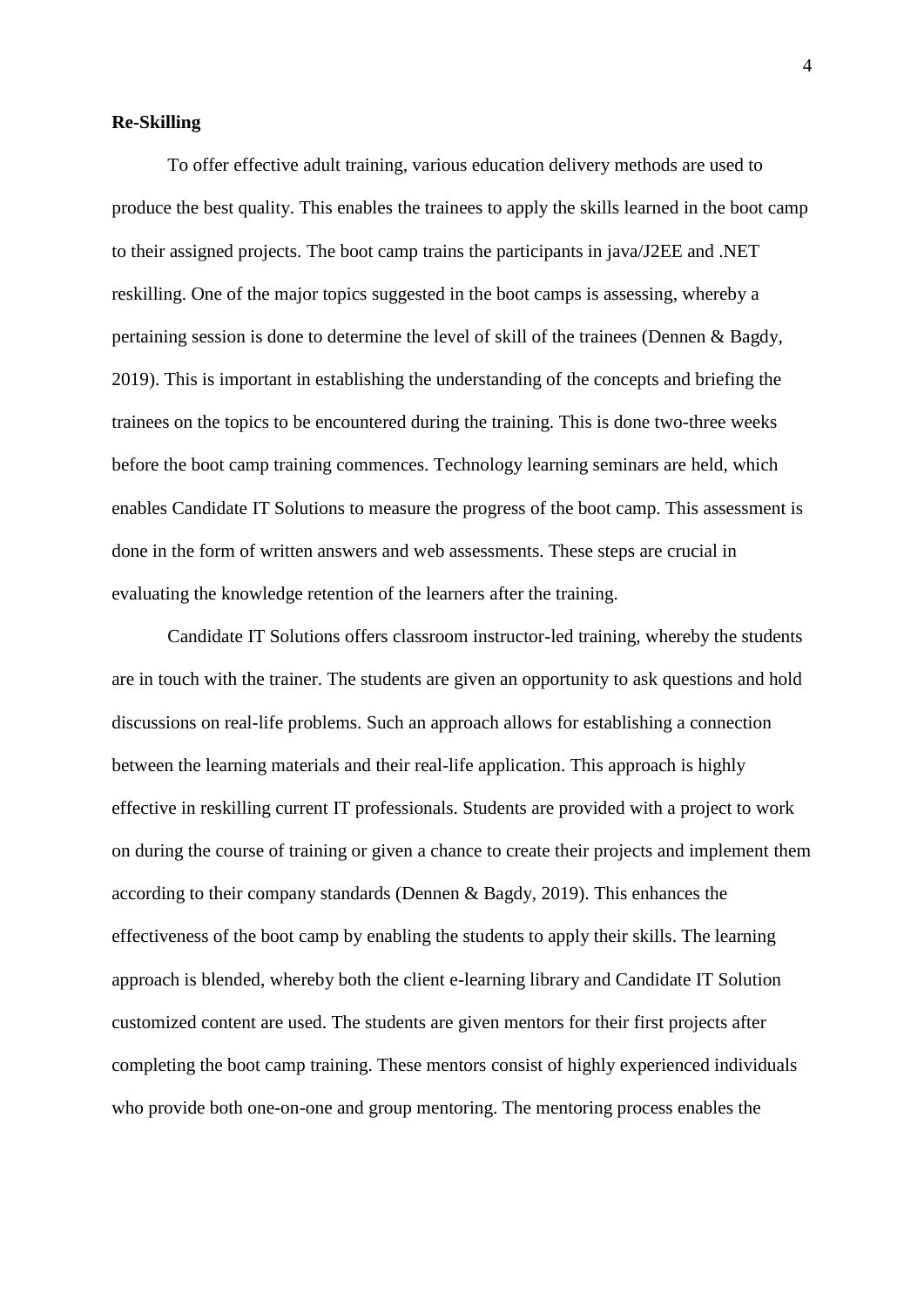students to deliver quality projects. The mentorship is offered on a part-time or full-time basis according to the needs of the project.

Candidate IT Solutions training method is determined by the target audience. The training content and the duration of training can be adjusted to suit the specific background of the trainees. There are three kinds of students: current mainframe (procedural) developers, current client-server (object-oriented) developers, and any trainee who shows interest and has a computer science degree but no experience (Dover et al., 2018). The reskilling boot camp follows the effective adult learning principles, which include class discussions, homework, lab exercises, use of course work focused materials, and complete student engagement.

#### **Project Mentoring**

Candidate IT Solutions provides project mentoring before, during, and after training. This enhances the success of the training and ensures the successful transition of the trainees to new technology. The rationale for this is to avoid losses in the form of time and money, which occurs when there is a delay in developing and commissioning new applications due to a lack of skills. To ensure the proper transition of the employees into newer forms of application development, an organization has to offer training (Dover et al., 2018). Candidate IT Solutions provides the required training and mentoring to enable the employees to be well prepared for the technology changes.

Project mentoring reduces project delivery time by arranging the work in an efficient manner. The methodology used is focused on enhancing the already existing skills and changing the skill set of the learners. Candidate IT Solutions develop solutions according to the firm's strategies to enable the project mentors to conduct personalized mentorship in the projects. This is important in ensuring that the organization's goals and objectives are successfully attained. The mentors have vast technology experience, which promotes effective project delivery.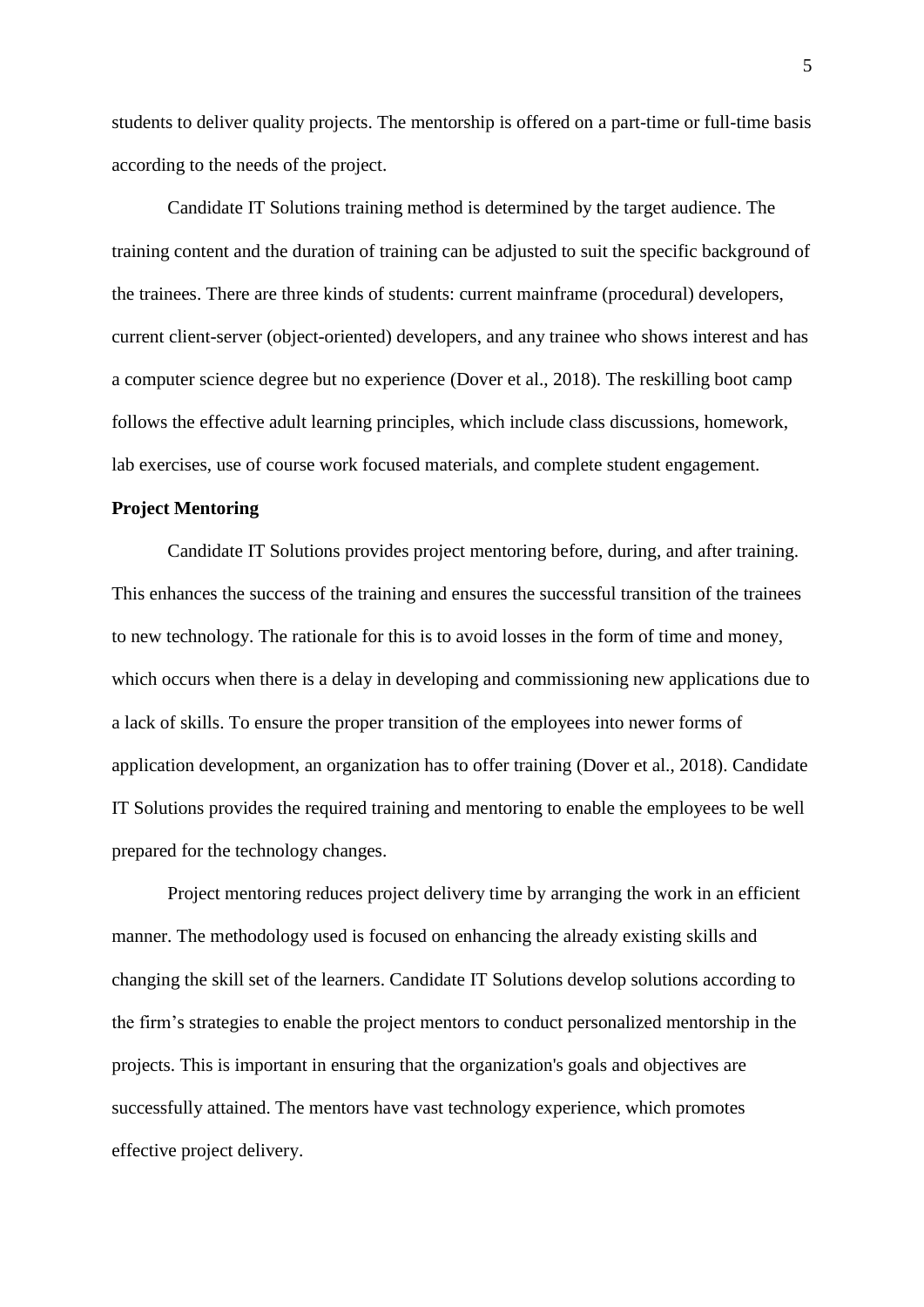A case study that is used by various frontline executives presupposes that an IT department manager in a large service provider company finds the need to reconfigure their financial field software. The company chooses to use the latest technology from Microsoft (COM+, SQL Server 2000) as the base of the software (Dover et al., 2018). Several IT staff members collaborated with Microsoft specialists to create the application's framework. However, the IT staff had a difficult time analyzing, designing, and building the application as they lacked experience with the newest Microsoft technology. Through the use of Candidate IT Solutions, the employees received customized training on the software framework and design. Training sessions during the course of the project incorporated education on how to analyze, design, and build applications. The result of the training was a completed project passed on time and within budget and a completely trained group of developers who would be ready to solve the future challenges of their organization.

#### **Learning Design and Development**

Candidates IT Solutions utilizes the best tools and methods to ensure customized learning where every client receives personalized training according to their targets and intentions, schedule, and budget. Superior learning solutions are provided to the clients to give skills to enhance their creativity and talents. The learning solutions depend on the client's chosen methods, industry, media, collaboration methods, and delivery methods. A blended approach is used to enhance the productivity of the employees, performance, and strategy to reach the company's objectives. A combination of e-learning, virtual training, classes, lab sessions, and others are used to pass the expertise according to the environment and training style. Candidates IT Solutions develops tailored training approaches that meet each client's specific needs. This is done by carefully selecting all the features of training.

For complicated projects such as gaming and simulations, custom e-learning is applied to enable the client to receive quality training. Expert developers and graphic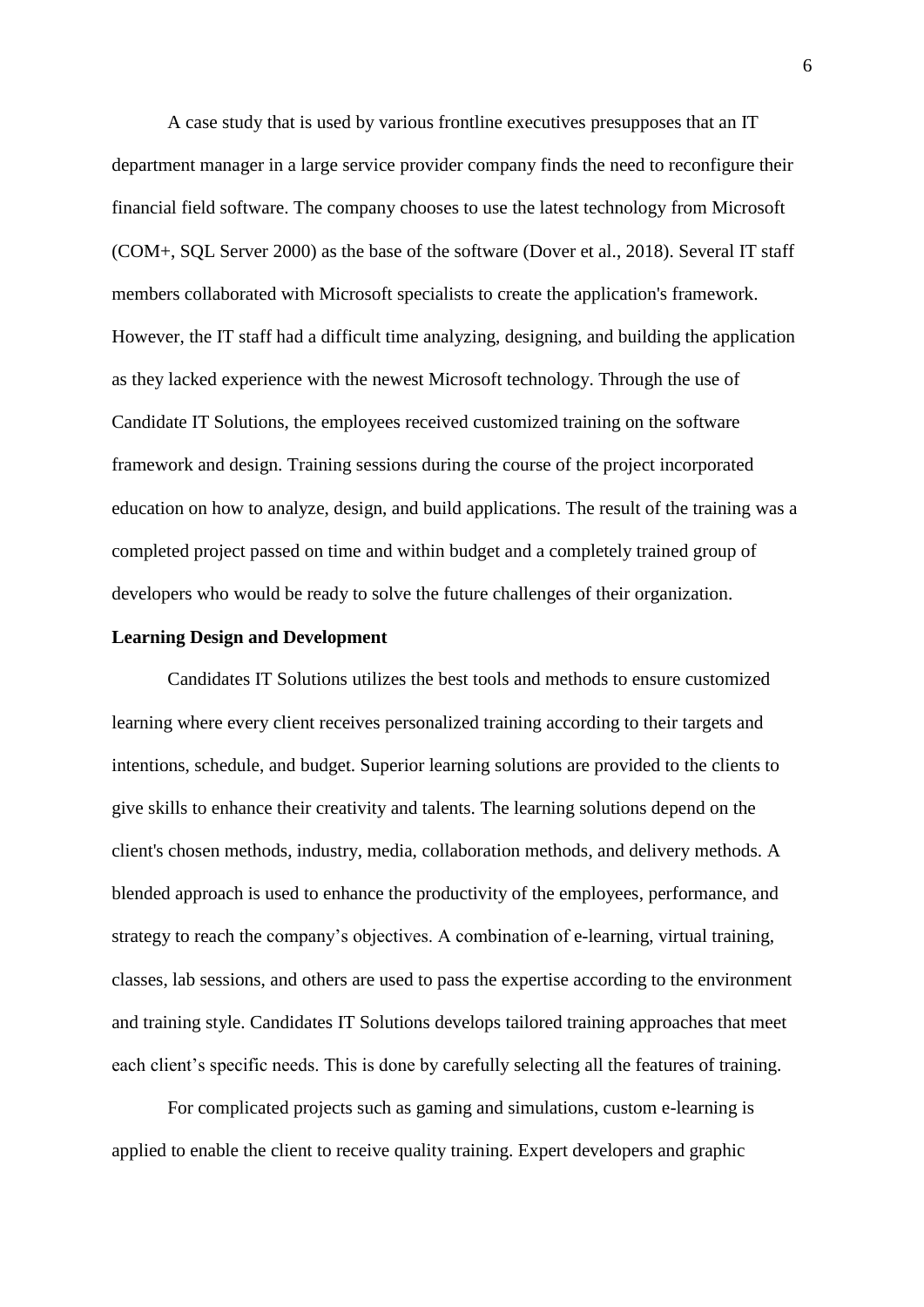designers are engaged in creating an interactive end product. The e-learning solutions are supported by the vast internal library, which contains readymade courses. The course content is customized to suit the client's needs, whereby the trainees can promptly acknowledge what can enhance their project speed (Haskins & Shaffer, 2020). The learners are provided with virtual training labs, which allow for a secure space to explore and practice the content learned during the course. The labs are accessible at any time of the day with readily available assistance. This is important in reducing the time and cost of traveling to the facility. To overcome geographical barriers, the learners are offered social media solutions that enable networking. To enhance the performance of the trainees, candidate IT Solutions enables access to its services through mobile platforms, which is essential when accessing information when outside the office.

Training is done using content that is made by expert trainers. This training content is made from proprietary sources, instructor's content, job aids, and other projects. The content is carefully tailored to suit a specific project. To enhance competency, effective learning strategies that comply with the trainee environment are created. The evaluation of the training program is done according to the client's preferred method. The evaluation forms include the determination of the training impact on employee performance, assessments to check understanding, knowledge checks for concepts, and the use of certification programs. The trainees are given performance support, that is, after-training assistance. This is gained by setting up job aid platforms that assist the trainees in applying their newly acquired skills. To ensure the employees keep improving their knowledge, the organization provides the clients with easily accessible resources.

### **Client Engagement**

Consultations services are offered to clients to provide them with the necessary support while undertaking their projects. The engagement model is determined by a meeting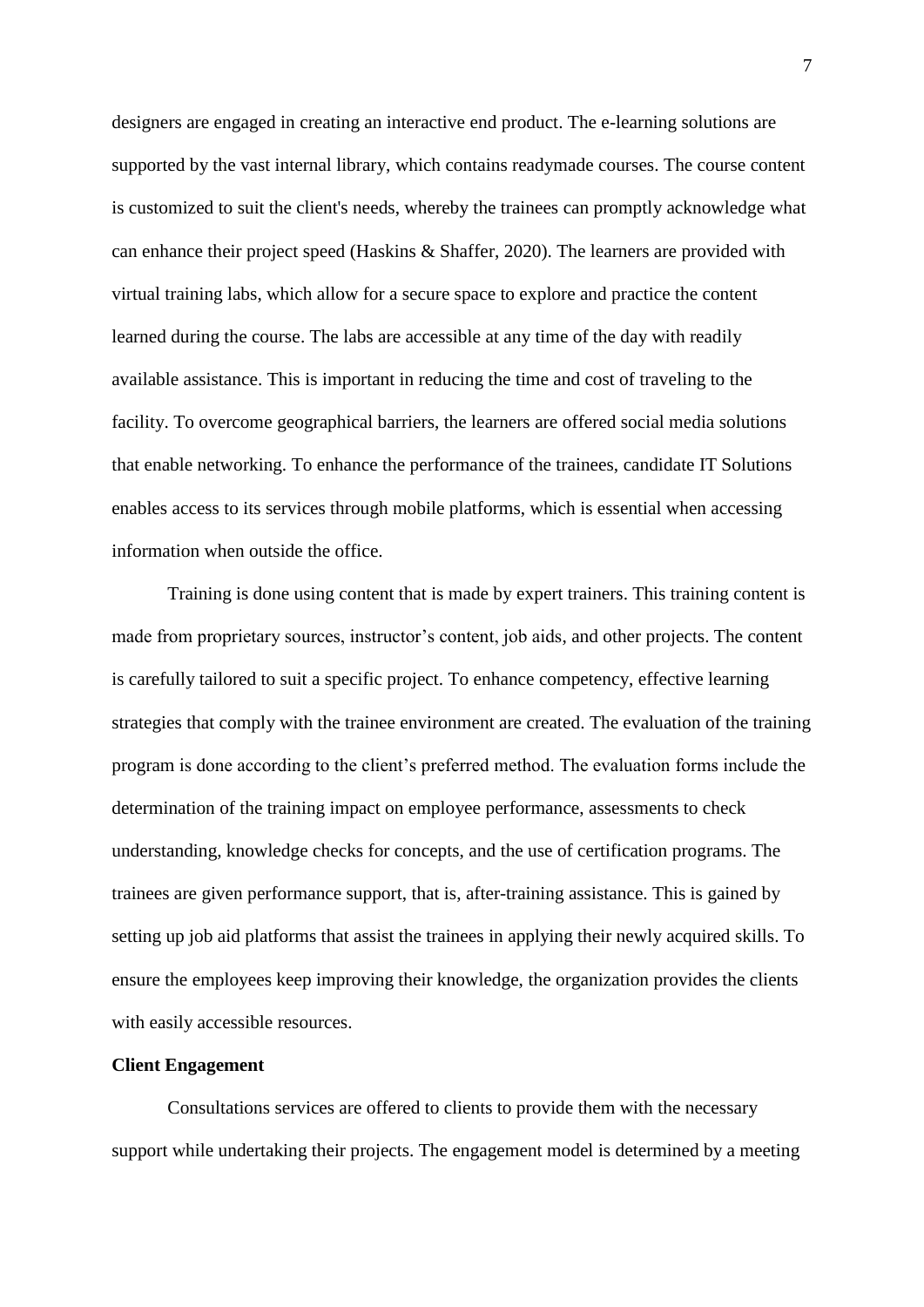between the client and the company's experts. The engagement model is based on the organization's requirements such as full project development, specific roles in the project, the use of available content to develop a new project strategy, and mixing of all features of the training program (Mohammadi et al., 2019). The company ensures that the project is in line with the client's budget and satisfies their needs. This is done by tailoring the delivery methods, the location, and the rate of change of the content to gain the maximum return on investment (ROI) for the organization.

The design process involves consulting the clients on their preferred method. In case the client chooses Candidate IT Solutions' method, the ADDIE model is utilized to conduct these processes. Consulting services are also offered to organizations, whereby the tour team can design, develop, implement, and evaluate learning programs. Such programs are learning portals, overseeing program and project, registering, evaluation, metrics, and reporting, trainer-led delivery, program design and development supervision, and development of learning and delivery structures.

#### **Custom e-Learning Development**

Candidate IT Solutions utilizes the latest technologies and tools to develop custom courses. These courses are designed to ensure client satisfaction by meeting their goals and objectives. The vast experience acquired with time ensures timely delivery of high-quality content. The company's approach is leveraged on the skills found in Web 2.0 and the full catalog of the traditional media. The custom learning method offers various benefits to the client. Firstly, it provides quick development by utilizing the best tools and platforms. Secondly, it gives versatile courses that can be used for self-learning or with trainers. Thirdly, it can produce both video and audio learning aids. Fourthly, it offers virtual labs to enhance practice in an open environment. Fifthly, it provides for social learning methods such as blogs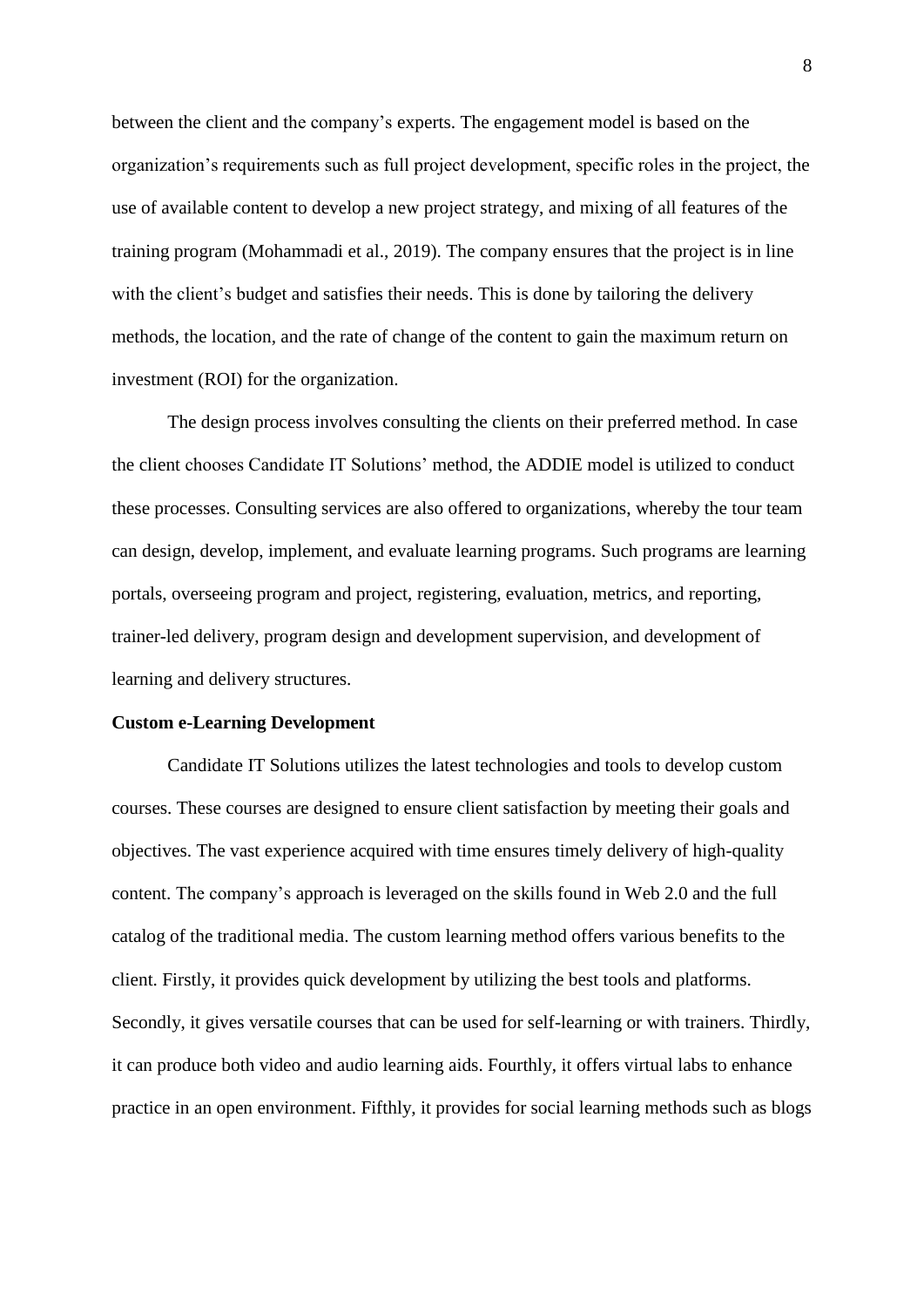and Wikipedia. Sixthly, it enables joint efforts in project development and other project engagements.

#### **Conference Production**

Candidate IT Solutions offers a partnership with organizations holding conferences. The firm offers conference solutions to ensure a successful conference. The services are provided before, during, and after the conference. Before the event, the company conducts several activities such as site visiting, contract negotiations with the venue suppliers, designing and hosting the event website, setting up and maintaining registration systems, and marketing support for the event. The company also manages bookings of hotels, logistics of registering the attendees, providing planning calls, designing floor plans and event brochures, and assisting in visa applications. During the event, the organization provides the venue setup, manages transport logistics of conference requirements, registers the attendees, coordinates with suppliers of the event, prints the items required for the conference, provides conference badges, and coordinates the conference assistants.

The company also tracks the event attendance, collects the assessment forms, gives the attendees gifts, arranges the information-and-registration desk, and coordinates the tracking of the visitors in sponsor booths. At the end of the event, assistance is offered to tear down and clean up the materials used in the event, record and interpret all the filled forms in the event, and prepare a detailed report of the event.

#### **Learning Management Solutions**

Candidate IT Solutions provides various solutions that assist companies in assessing, managing, administering, and delivering superb training to their workers. Learning Management Solution (LMS) is a web-based learning solution that the company offers. The system offers solutions such as scheduling, co-branding, registrations, course assessments, confirmations, online reporting, online supplement courses, and a custom course catalog.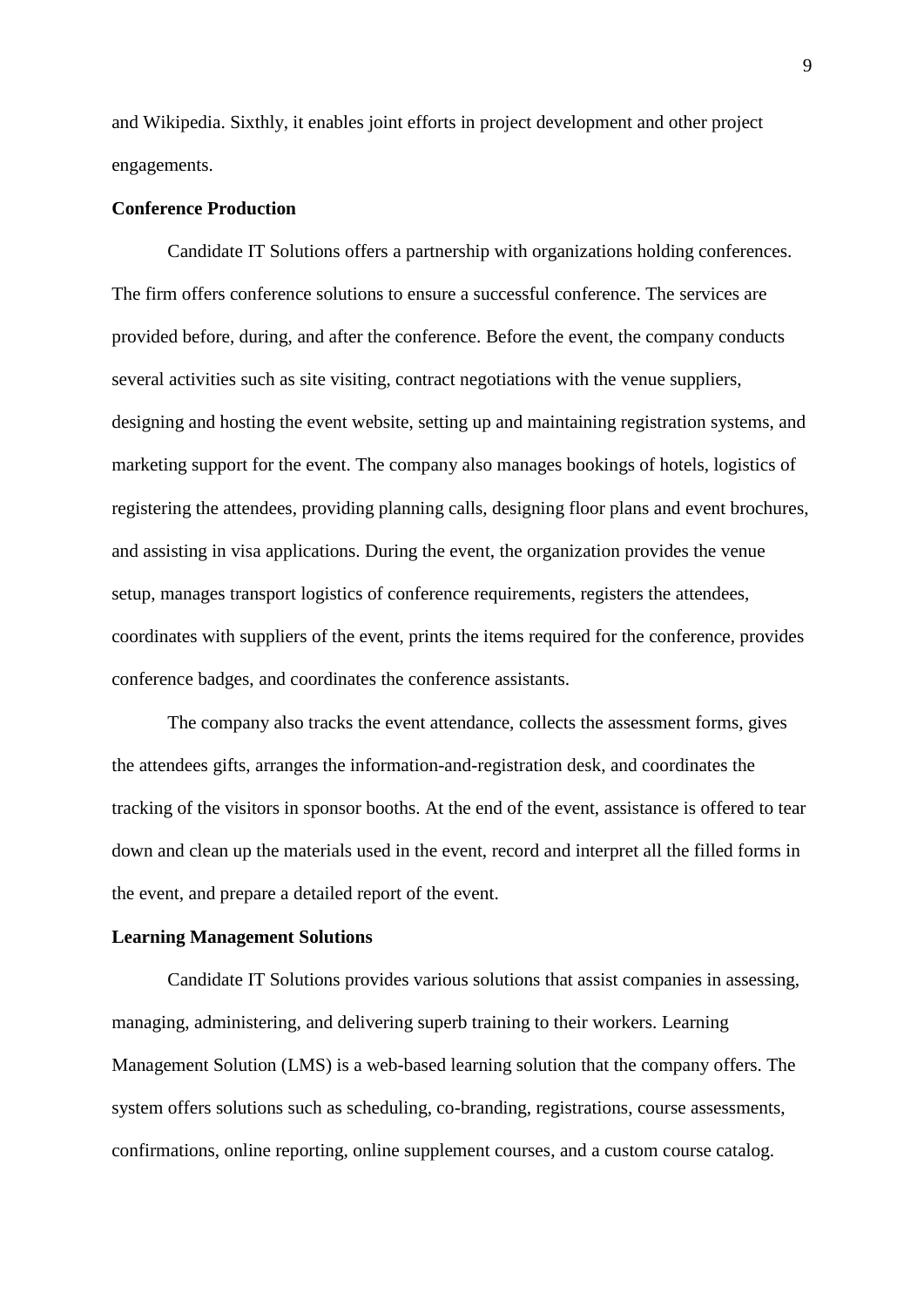Training administration is important in achieving a company's success (Pehlivan, 2020). Custom IT Solutions offers training to administrators to enable them to tend to their customer's needs correctly. This course supplies them with the critical skills required to serve their departments. The administrators are instructed in registration, confirmation, vendor management, evaluation, delivery, and scheduling skills. For training assessments, the firm offers a Training Assessment System (TAS), which is important in reporting the progress of the training programs. This tool enables the client to schedule the sessions that are more required to increase the competency of the teams.

#### **Conclusion**

In conclusion, Custom IT solutions are well suited for companies seeking to train their employees in new technologies and tools to enhance their productivity. Organizations seeking to partner with this company are going to experience custom training content that will be based on their needs and objectives. This company offers reskilling courses to already trained professionals and project mentoring to organizations seeking to complete their projects in time. The company also arranges conference production by ensuring all the logistics are well done. The company provides learning management solutions such as LMS and TAS, which are crucial in enabling the organization to reach its goals. All these services offered are customized according to the organization's budget to enable them to get the highest return on investment possible.